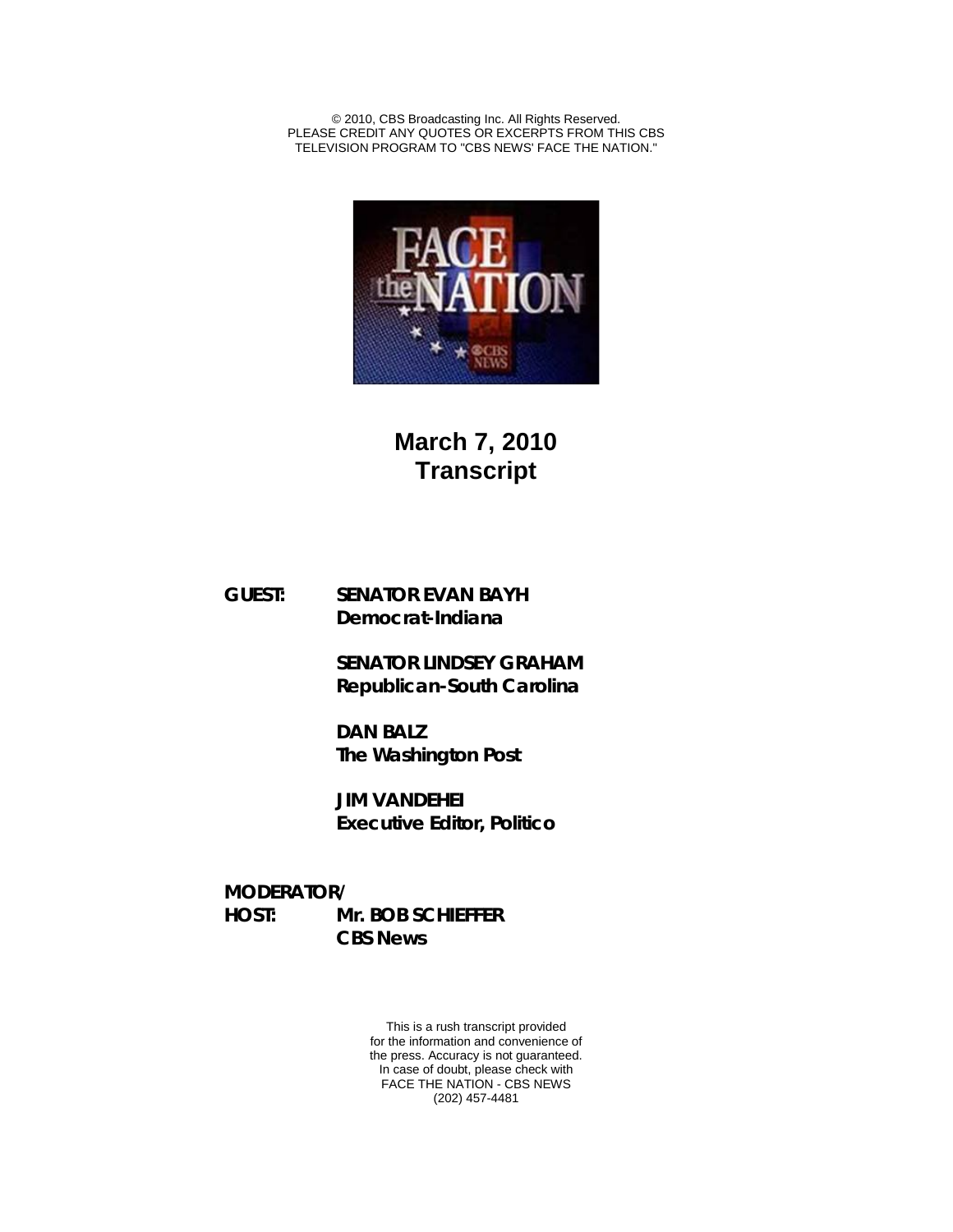# **TRANSCRIPT**

BOB SCHIEFFER: Today on FACE THE NATION, is Washington broken?

PRESIDENT BARACK OBAMA: At stake right now is not just our ability to solve this problem, but our ability to solve any problem.

BOB SCHIEFFER: We'll talk to Evan Bayh, the Indiana Democrat. He's become so disillusioned with the Senate he's leaving. But he's still trying to find a way to ease the partisan rancor by teaming with conservative Republican Lindsey Graham, who's also here to talk about that. And we'll get the latest from both of them on the tough questions that have split Washington: health care, what to do with terrorists, the deficit, and the economy?

We'll also bring in two veteran observers of the Washington scene: Jim VandeHei of Politico, and Dan Balz of The Washington Post.

Then I'll have a final thought on rumor, fear, and madness of the internet.

But first, can Washington come together on FACE THE NATION.

ANNOUNCER: FACE THE NATION with CBS News chief Washington correspondent Bob Schieffer. And now from CBS News in Washington, Bob Schieffer.

BOB SCHIEFFER: And good morning again. Senator Graham and Senator Bayh are with us in the studio this morning.

And, Senator Bayh, I must say you really did set Washington on its ear when you said you would not run for re-election, basically, because you said you thought the Senate had become dysfunctional. But you and Senator Graham have joined in a new effort, even though you've decided not to run again, to try to ease the partisan rancor. You sent a joint letter to Senate leaders Harry Reid and Mitch McConnell this week asking that they convene a lunch of Republican and Democratic senators once a month on a regular basis. Senator Bayh, why- why did you do that and do you-- why would that work? Why would that help?

SENATOR EVAN BAYH (D-Indiana): Well, first, Lindsey Graham is my friend and we need more friendships across the aisle because that's ultimately how you get principled compromise enacted. And part of this, Bob, was informed by my father's experience where back in the day he might have philosophical or political differences but you still reach out and try to do the people's business. So little of that takes place because there's so little action-- interaction among senators. We have the caucus systems. So the Democrats are over here. The Republicans are over here. They hardly ever meet to listen to one another. The only two times since I've been there where we've actually had a gathering of all hundred in kind of a serious setting to listen to one another was first at the time that President Clinton was impeached, didn't know how the trial was going to work; secondly, immediately following 9/11. And in both of those cases, we acted more like Americans than Democrats or Republicans. We need more of that. That's why I think this idea that Lindsey and I are pushing is a good thing.

BOB SCHIEFFER: Have you had any response, Senator Graham?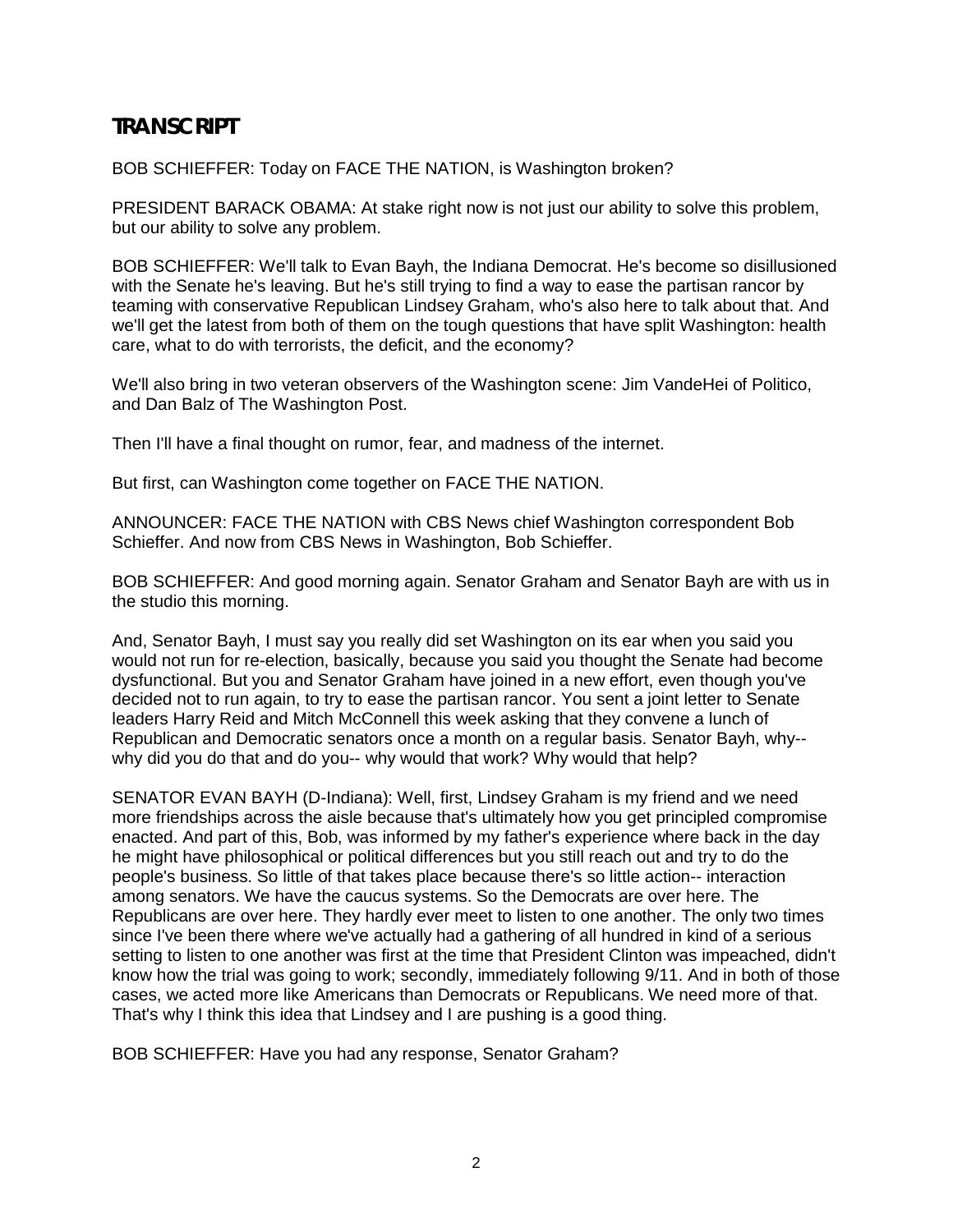SENATOR LINDSEY GRAHAM (R-South Carolina): Not that I know of. We probably should start with plastic forks and knives for the first ones--

(Senator Evan Bayh laughing)

SENATOR LINDSEY GRAHAM: --to just see how this works. But he's dead right. You know we share a locker by the-- by the gym. I get to-- I've got to know Evan when-- when he announced he was going to leave the Senate. A lot of Republicans said, oh, boy, we can pick up Indiana. The first thing I thought of was, oh, no. Because at the end of the day Evan has shown a willingness to reflect Indiana values which is to find middle ground because it's in the middle of the country. I hope people respond to the lunch and I hope it will over time mean something. I know it's silly for most Americans to think this is newsworthy but it is.

BOB SCHIEFFER: But it does sort of emphasize how bad the situation has--

SENATOR LINDSEY GRAHAM (overlapping): Yeah, it does.

BOB SCHIEFFER: --gotten that you would propose this.

SENATOR EVAN BAYH: It's almost tribal, Bob. And I think Lindsey is right most. Americans probably listen to this and go, well, that's so basic it's silly. But the caucus system really is used as an instrument of control, party control. The information that's provided very often is designed to lead to a particular result. You spend a lot of time talking about. Well, my first day in the Senate, literally, my first day, first caucus meeting, we were already talking about the next election.

(Bob Schieffer laughing)

-

SENATOR EVAN BAYH: It never stops. And so if-- if things political are constantly at the forefront of your thinking, it's-- it's difficult to make the kind of policy progress that you need.

BOB SCHIEFFER: I want to talk about some of the issues that have really split Washington, and I think the country, actually, is split right down the middle on a lot of these things. And-- and the first thing I want to talk about, I want to talk to you about it, Senator Graham. You have been working behind the scenes with the administration in an effort to have these terrorists--

SENATOR LINDSEY GRAHAM (overlapping): Mm-Hm.

BOB SCHIEFFER: --we can't decide whether to put them in civilian trials--

SENATOR LINDSEY GRAHAM (overlapping): Right, right, right, right.

BOB SCHIEFFER: --or go for military tribunals. You've been working to try to convince the administration to do that. And just to show you how harsh the rhetoric is, how harsh the situation is--

SENATOR LINDSEY GRAHAM (overlapping): Yeah.

BOB SCHIEFFER: --the fact that it has come to light that the administration may be considering-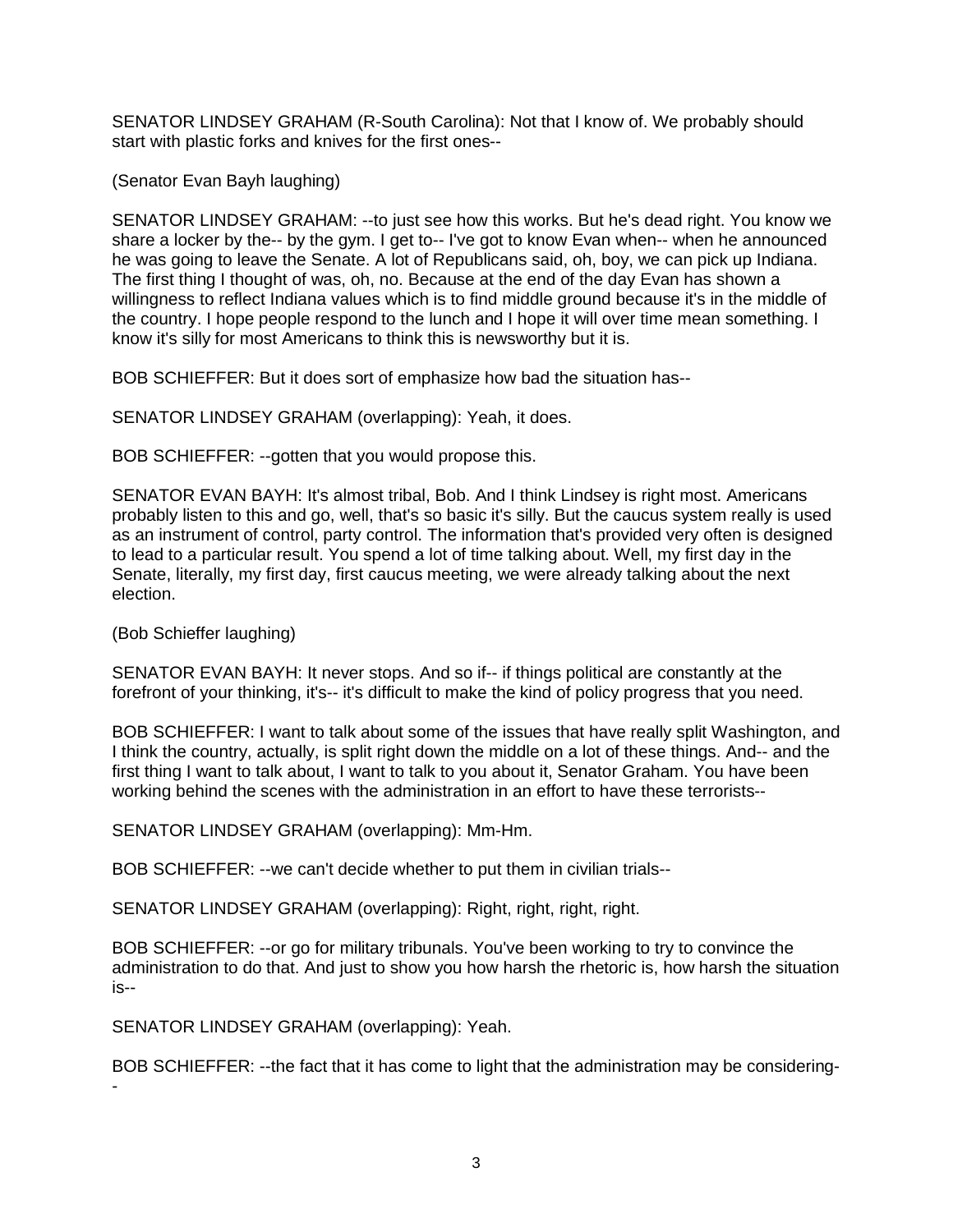SENATOR LINDSEY GRAHAM (overlapping): Right.

BOB SCHIEFFER: --putting them before military tribunals--

SENATOR LINDSEY GRAHAM (overlapping): Right.

BOB SCHIEFFER: --prompted this ad not from the right--

SENATOR LINDSEY GRAHAM (overlapping): Yeah.

BOB SCHIEFFER: --but from the political left this morning. A-- a full-page ad in The New York Times that shows President Obama somehow morphing into George Bush. And that just shows that whenever there's an issue the people on either side, both sides, don't spare anything. It's fire all guns on-- on-- on all-- all fronts politically.

SENATOR LINDSEY GRAHAM: Used to be when the nation was at war we were able to get along better than we are today. Remember, the General Petraeus ad?

BOB SCHIEFFER: Mm-Hm.

SENATOR LINDSEY GRAHAM: That just blew me away. Joe Lieberman got run out of the Democratic Party. I'm getting a lot of grief because I do believe it's best to close Gitmo safely. So what I've told the President is that you're now my commander in chief. Detainee policy in this war is hard, it's complicated, but we must get it right. We would be better off as a nation if we could close Gitmo safely and start a new prison that he could use that the world would see as a better way to doing business. And Khalid Sheik Mohammed, if he's not an enemy combatant, who would be? The President is getting unholy grief from the left. But, Bob, I think we're at war. I don't believe Khalid Sheik Muhammad robbed a liquor store. He's the mastermind in 9/11. We've have used military commissions before. I'm a military lawyer. I have a lot of faith in the military legal system. I'm willing to give robust due process. There's a place for civilian court but I will stand by my President to make rational detainee policy. We've got fifty people at Gitmo that are too dangerous to be let go that will never go through a normal criminal trial. Let's create a new legal system, so they'll have their day in court.

BOB SCHIEFFER: So where is this situation right now--

SENATOR LINDSEY GRAHAM (overlapping): Well, we're-- we're--

BOB SCHIEFFER: --because, basically, as I understand it, what you have said to the White House is if-- if you will agree to try these people in military tribunals--

SENATOR LINDSEY GRAHAM (overlapping): Some of them.

BOB SCHIEFFER: --I-- some of them. I-- I will help you in getting the Republican votes that are needed to close Guantanamo.

SENATOR LINDSEY GRAHAM: Right. President Bush said we needed to close Guantanamo.

BOB SCHIEFFER: Mm-Hm.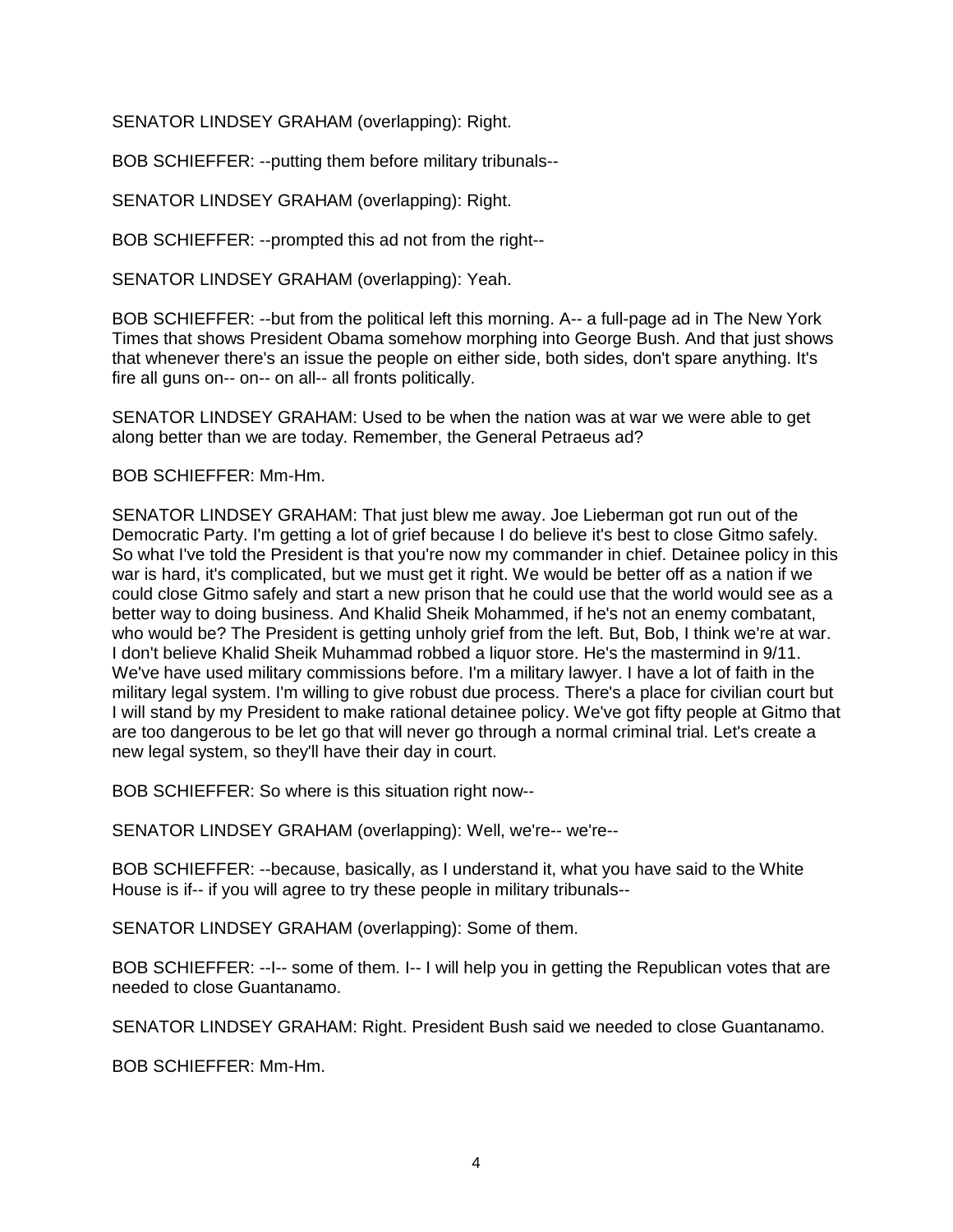SENATOR LINDSEY GRAHAM: Senator McCain said it'd be better to close it. I believe that. We need a legal system that gives due process to the detainee but also understands they didn't rob the liquor store. We're at war and some of this information is very sensitive and classified. So where we're at now is, can this administration reverse course on Khalid Sheik Muhammad, which I think would be an act of leadership well received by the public. He's getting beat up badly from the left but the ACLOU theory of how to manage this war, I think, is way off base. And those who want to waterboard on the right and believe that we should keep Gitmo open forever and use any technique to get information, I think they're equally off base. We've got to win this war within our value system. But I understand that it's a war.

BOB SCHIEFFER: Did you think, Senator Graham, that if the administration would agree to what you want to do, put them before military tribunals--

SENATOR LINDSEY GRAHAM (overlapping): At least five.

BOB SCHIEFFER: --do you think-- at least five of them.

SENATOR LINDSEY GRAHAM: Mm-Hm.

BOB SCHIEFFER: Do you think you can get the Republican votes to close Guantanamo and- and open another facility in this country because that's going to require considerable amount of- -

SENATOR LINDSEY GRAHAM (overlapping): I can't-- I can't do it by myself. But I think if we could get Khalid Sheik Mohammed and the co-conspirators of 9/11 back in the military commission, it'd go down well with the public. But I'm going to need General Petraeus, Admiral Mullen, people known in public office. I'm going to need people from the Bush administration to try to close Gitmo, to put aside partisanship, rally around this President, stand by his side and say, let's close Gitmo safely. With that kind of help, that will reassure Americans we're making a good, logical decision, we can do the things we need to do to getting in back--

BOB SCHIEFFER (overlapping): Are-- are you talking to any of those people right now?

SENATOR LINDSEY GRAHAM: I'm talking to anybody that will listen because this is a very important issue. We will never win this war until we understand the effect that Guantanamo Bay has had on the overall war effort. And we'll never get the support of the American people if we can't prove to them that these folks that we're dealing with are not common criminals. We're going to keep them-- keep you safe from them.

BOB SCHIEFFER: What about that, Senator Bayh? How does that will less strike you?

SENATOR EVAN BAYH: Well, I think this dialogue you just had with Senator Graham illustrates pretty clearly, Bob, some of the problems we have with our politics today. I mean, here Lindsey is a card-carrying Republican, thoughtful guy. And, yet, you know, he's trying to find some middle ground here. He gets excoriated by the, you know, far right. The President is realizing, you know, wait a minute, if I want to get some of what I want I've got to compromise. He's getting excoriated in this art-- this ad you put on there by the far left. Everybody has got to check their ideology at the door and try and find practical solutions. So the President, under Lindsey's proposal, would get to make some major strides forward in the war of ideas of combating global terror. John McCain would be for that, Secretary Gates would be for that--thoughtful Republicans. And, yet, the American public would be reassured that we're going to try these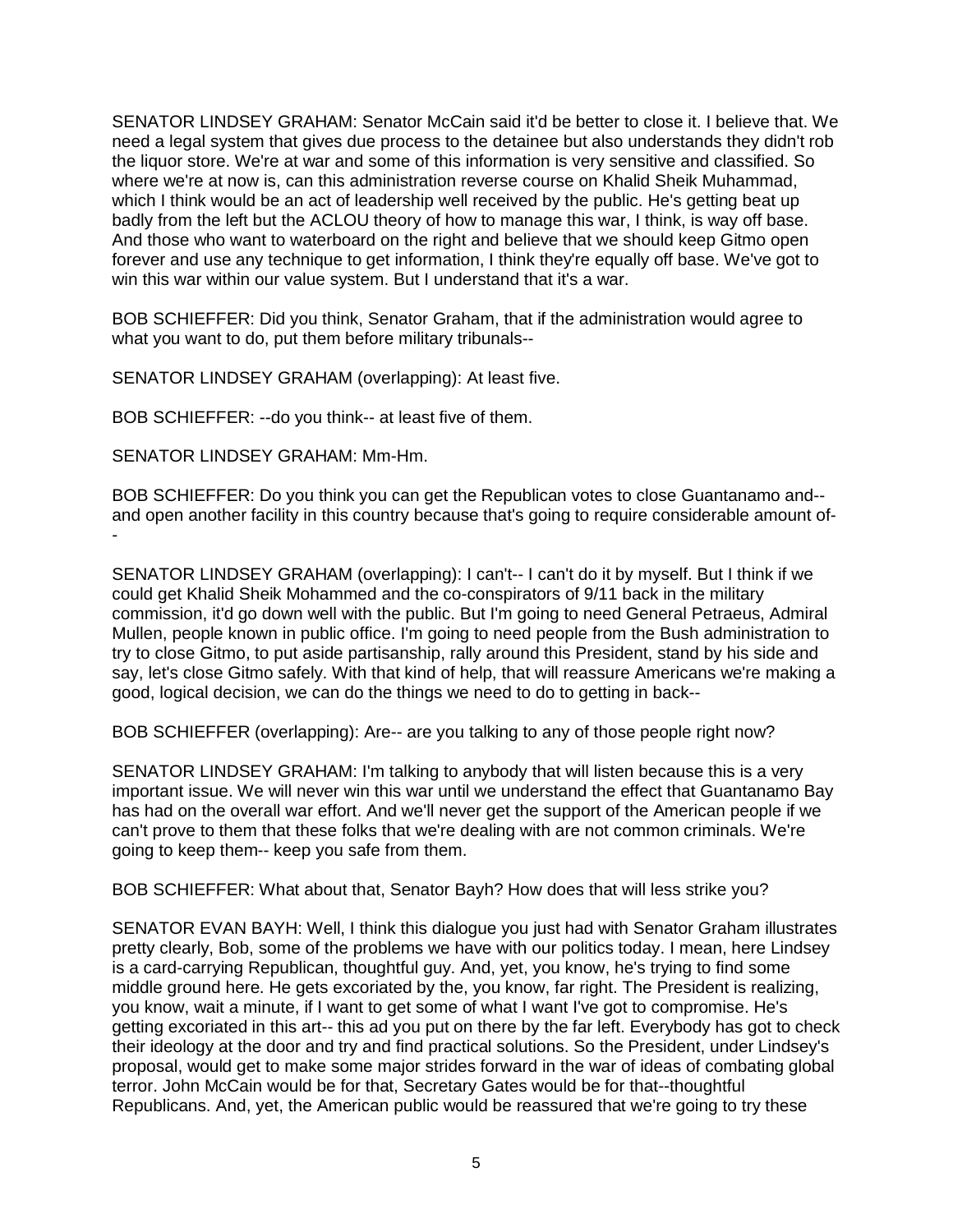guys in a setting that's secure, expeditious. It doesn't cot-- cost a lot of extra tax payers' money. It's kind of a common sense thing but both extremes rebel. And, of course, the public wonders what the heck are they doing up there.

BOB SCHIEFFER: So you'd be all right with military tribunals?

SENATOR EVAN BAYH: I would under the proposal that Lindsey has outlined. You know, I think the administration gets some-- something. And, yet, the public gets reassured.

BOB SCHIEFFER: Let's--

SENATOR LINDSEY GRAHAM (overlapping): Can I just add--

BOB SCHIEFFER: Yeah.

SENATOR LINDSEY GRAHAM: --one-- one reason that drives my train. I know how images are used against our troops in the Mideast. When you talk about waterboarding here at home it may get some applause and make you feel good and make you feel tough. But it spreads like wild fire in the Mideast. If you're a young soldier walking the streets of Afghanistan and Iraq, you've just been put in danger. And when you talk about closing Gitmo or giving these guys constitutional rights as an American citizen and losing the fact that we're at war and reading them their Miranda Rights as soon as we capture them, you lose the American people.

### BOB SCHIEFFER: All right.

SENATOR EVAN BAYH (overlapping): Can I just interject one thing here. The administration would probably say, well, why shouldn't we have the flexibility to decide civilian or military on a case-by-case basis? And I would say to you, Bob, in sort of an ideal world I could accept that argument. But if they want to, you know, make progress in the war of ideas by eventually closing down Gitmo, then you have to give a little bit on that-- that from their point of view that perfect scenario. And that's why I think we've got to find some common ground on this thing.

BOB SCHIEFFER: Let's talk-- talk about something else where somebody is going to have to--

(Senator Lindsey Graham laughing)

BOB SCHIEFFER: --find some common ground and that is health care. The President is now talking about falling back on this seldom used--I hate the bring up this word because it's so difficult to explain--this seldom-used parliamentary device called reconciliation to get this thing through the Senate. Bottom line of that is you can pass things in the Senate with just a simple majority if you go rec-- reconciliation route you don't need the sixty votes that most legislation requires. You said that if they try to do this by reconciliation, Senator Bayh, there will be a backlash that will result in nothing else getting done this year. Do you think they're going to use reconciliation?

SENATOR EVAN BAYH: I think that will probably happen, Bob, and I'm concerned that that might ultimately be the result. I mean, Lindsey and I've talked about some of the good work he's doing in energy. There's a chance for a financial regulatory reform bill and that kind of thing. But I do think that you-- a couple of things, and Lindsey will probably have a difference of opinion on this one. The bill that's going to come before the Senate is not the large, omnibus health care bill. It is instead a corrections bill. It gets out to the cornhusker kickback. Nobody liked the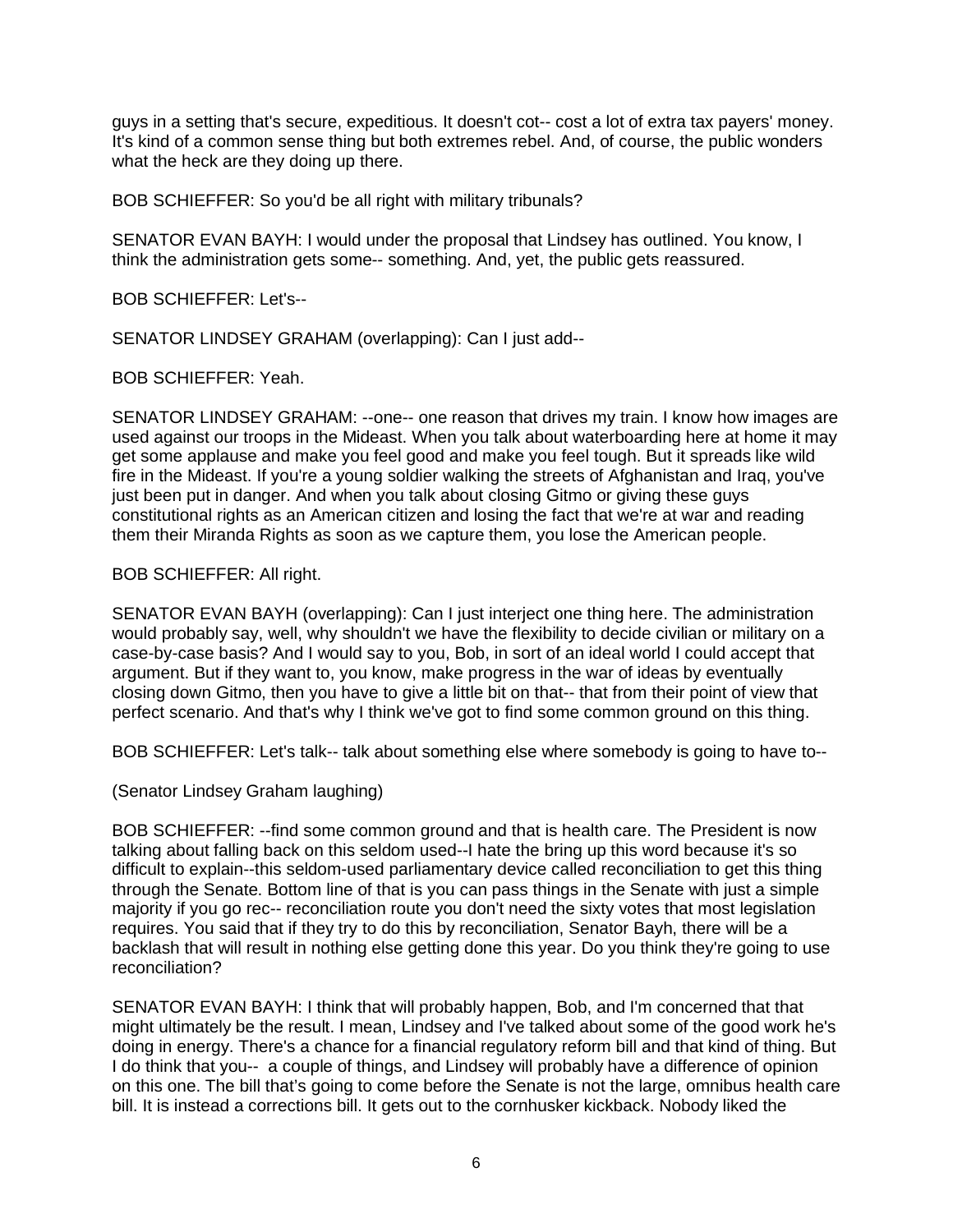special arrangement for Florida that many states objected to. It treats middle-class families a little bit better on the-- the tax side of things. So it is a-- it's not one-sixth of the American economy, it's a much smaller piece of legislation.

And, secondly, my guess is that, you know, a lot of your viewers and Americans are looking at this thinking, I don't understand all this procedural stuff, let's focus on the substance. And if you think that it's actually going to be better for the American people, vote for it. And if you think it will be harmful, don't vote for it. And for me, it was a close call in my mind on this bill. This is not the way I would have written it. But for me, it eventually came down we need to try something. It may not be perfect, we need to try something. If it doesn't work exactly the way we'd hope, let's come back and correct it. But to just sit here year after year and letting things fester that's not the right way to go.

SENATOR LINDSEY GRAHAM: Well, reconciliation will be used to co-- clean up the Senate bill to make House members happy. House members are going to vote for the Senate bill and they hate it. In the Senate-- and the President saying, okay, we're going to change what you don't like. And when it comes to the Republicans, you all don't matter anymore. You just need a simple majority, so reconciliation will empower a bill that was very partisan. We've had reconciliation votes but all of them had received bipartisan support, the least was twelve when we did reconciliation with tax cuts. So it is taking a partisan product and making it law.

And I was in the gang of fourteen. Remember the "nuclear option" with judges, when we almost changed the rules? I was one of seven Democrats, oh-- seven Republicans, seven Democrats said don't do that. Don't pull the nuclear trigger. I'm glad I was in that gang. I got the heck beat out of me. We didn't change the rules. This will be the same effect as if you change the rules for judges, it will be catastrophic.

BOB SCHIEFFER: What will be-- well, let me-- let me ask you that. What will be the result of that, Senator Bayh? Do you think that there will such-- well, maybe I should ask you, Senator Graham, will there be such a Republican backlash---

SENATOR EVAN BAYH (overlapping): Right.

BOB SCHIEFFER: --to this.

SENATOR LINDSEY GRAHAM: Yes. That-- that not one Republican will vote for the reconciliation part of this.

BOB SCHIEFFER: Mm-Hm.

SENATOR LINDSEY GRAHAM: --not one Republican voted for the Senate bill and you are dealing with one-sixth of the economy and they will see this the same way Democrats saw our efforts to change the rule on judges unfair.

BOB SCHIEFFER: So what will-- what will Republicans do?

SENATOR LINDSEY GRAHAM: I think Evan's right. I think Republicans will stand up for the minority in the future. The minority in the Senate, if this happens, is forever changed.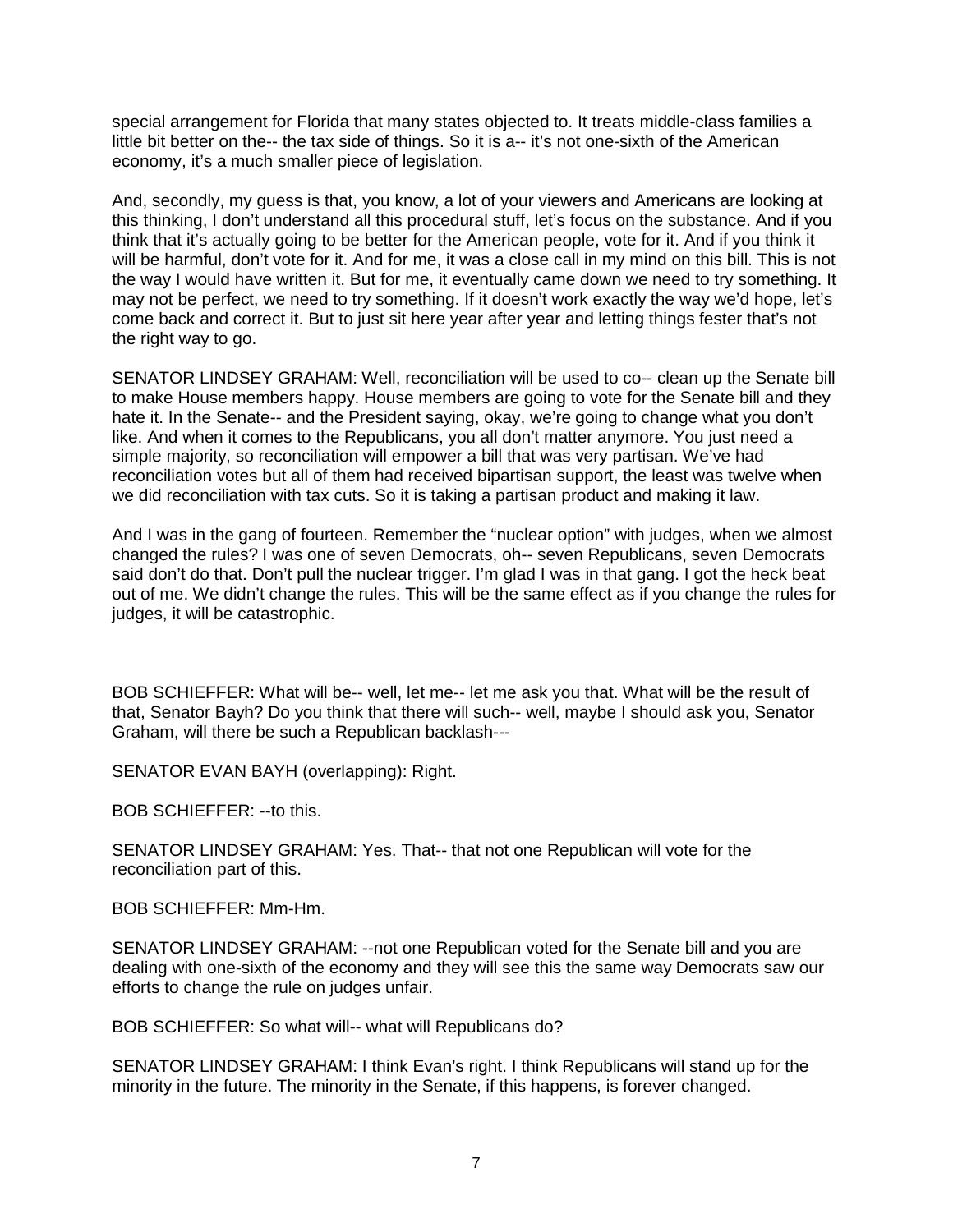BOB SCHIEFFER: Mm-Hm.

SENATOR EVAN BAYH: Well, I'm not in the business of offering. I may offer my friend Lindsey a lot of advice, usually, it's not--

SENATOR LINDSEY GRAHAM: Please.

SENATOR EVAN BAYH: --political advice.

SENATOR LINDSEY GRAHAM: Please.

SENATOR EVAN BAYH: But if I were in that business now I'd say, look, if this gets passed, you know, you're going to have some complaints about it and let's argue over that in November. That's why you got elections, you know, you want this or do you not want this? But don't stop all other progress for the country. We got other major issues out there. A, it's the right thing to do for the American people. B, I think for Republicans, it would run the risk of, you know, playing into this party of no--

BOB SCHIEFFER (overlapping): But where--

SENATOR EVAN BAYH: --narrative that's out there.

BOB SCHIEFFER: --let's say that they-- one way they can slow this down, Republicans if they choose to do it, is to offer endless amendments.

SENATOR EVAN BAYH: Well, this could have an interesting end game in the United States Senate that would be the subject of-- his name Alan Drury or, you know, one of his novels. It could be the parliamentarians is going to be called upon to decide is there a difference between a filibuster which you're not allowed to do or endless amendments which would after a while sort of verge on the functional equivalent of a filibuster. And that poor guy is going to be put on the spot and then conceivably the vice president could be called in--

BOB SCHIEFFER: Right.

SENATOR EVAN BAYH: --to decide whether the parliamentarian should be overruled or not. And I think that's all going to come down to, you know, look are these legitimate amendments that after a period of weeks are really designed to--

BOB SCHIEFFER (overlapping): What would happen--

SENATOR EVAN BAYH: --improve the product or are they-- are they just slowing things down?

BOB SCHIEFFER: What would happen, Senators, if the vice president--

(LAUGHING)

BOB SCHIEFFER: --in an effort to end these debates decided to overrule the parliamentarian?

SENATOR EVAN BAYH: Well, that will be a-- a very interesting moment, Bob. I assume that our friends on the Republican side will think that they've been violated and people on our side will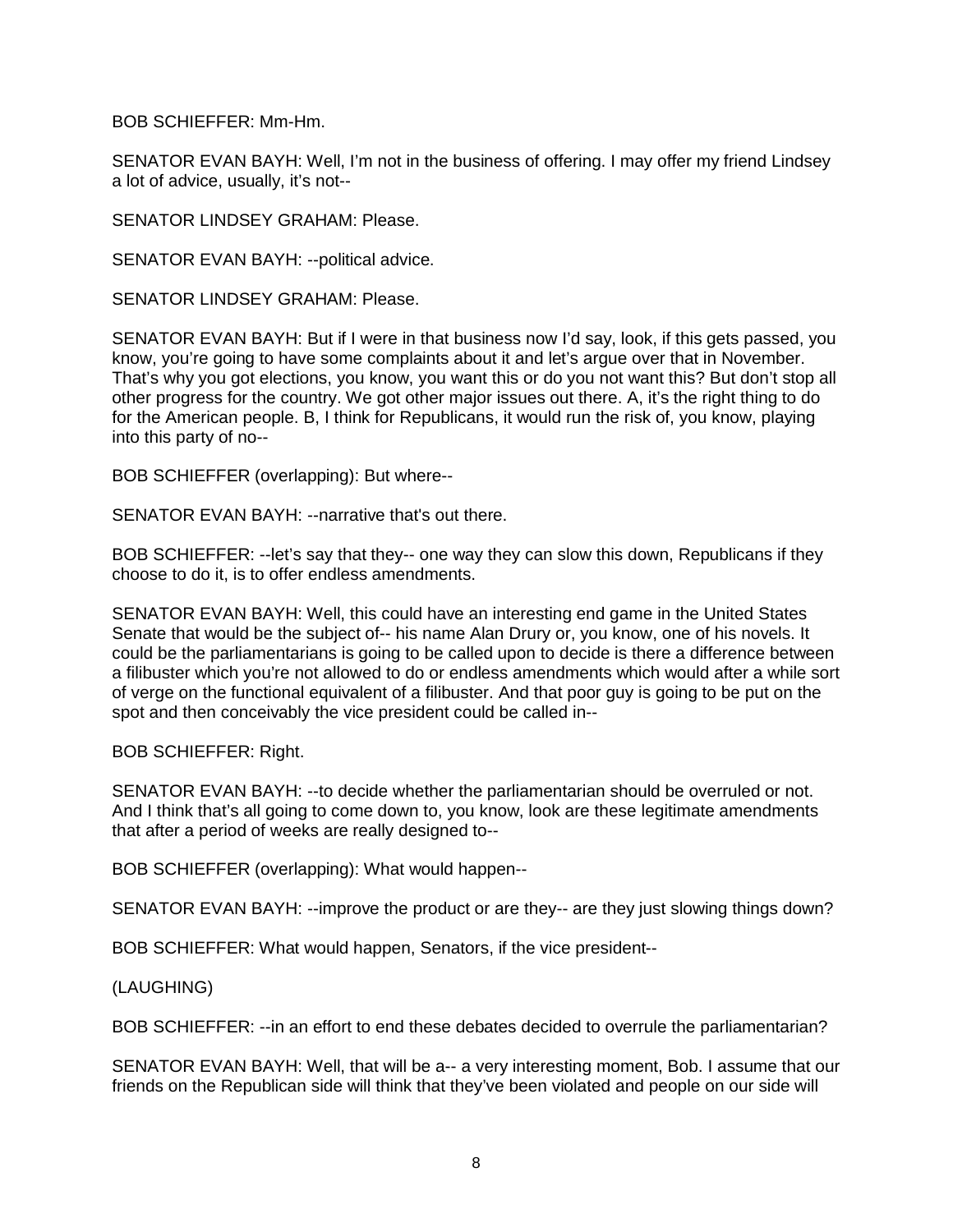say, look, this should be about substance rather than form. We think it's right for the American public and let's have a debate about that between now and--

BOB SCHIEFFER (overlapping): What do you think would happen--

SENATOR LINDSEY GRAHAM (overlapping): Well, it would be--

BOB SCHIEFFER: --because that may well happen, Senator?

SENATOR LINDSEY GRAHAM: Well, it would be catastrophic for the Senate. The minority's rights would have been overcome by-- by rank partisanship at a time when the bill itself, the process led to it wasn't so good. Please don't do this. Just please. I will work with you to find a smaller bill that the American people feel more comfortable about. Let's do a (INDISTINCT) health care, let's don't score a touchdown by ramming it down somebody's throat.

BOB SCHIEFFER: All right. We're going to take a quick break and bring in a couple of veteran observers of Washington to join the conversation in a second.

#### (ANNOUNCEMENTS)

BOB SCHIEFFER: Back now with Senators Evan Bayh and Lindsey Graham. Joining us two veteran observers of the Washington scene, Dan Balz of the Washington Post; Jim VandeHei, executive editor of Politico.

Dan, I was listening to these two Senators just now and thinking wouldn't it be great if the Senate sort of operated like these two are-- are talking this morning?

DAN BALZ (Washington Post): Well, it probably would work a lot better than it certainly works now. But I think neither of these gentlemen are free operators. They're part of a much larger system that is terribly polarized, very highly partisan, it has outside forces pushing them not to cooperate but to confront one another. And so it's very difficult for an individual Senator or a couple of individual Senators to overcome that.

BOB SCHIEFFER: How did it get this way?

JIM VANDEHEI (Executive Editor, Politico): Well, I think part of it is most of the country is somewhere between the two of you. Most of the Congress is on the other side and I'd-- I'd be curious for you, Senator Graham, two things--like one, you're one of the few Republicans right now who is genuinely trying to work on-- on some of the big issues--energy, immigration, and some of the terror issues.

SENATOR LINDSEY GRAHAM: There are others, Corker's working on--

JIM VANDEHEI: Corker--

SENATOR LINDSEY GRAHAM: --financial regulation.

JIM VANDEHEI: But you put you're probably one of the most prominent, like one thing, how much flak are you taking from your Republican colleagues? Because when I talk to them, wow, you know, Lindsey Graham is show boating.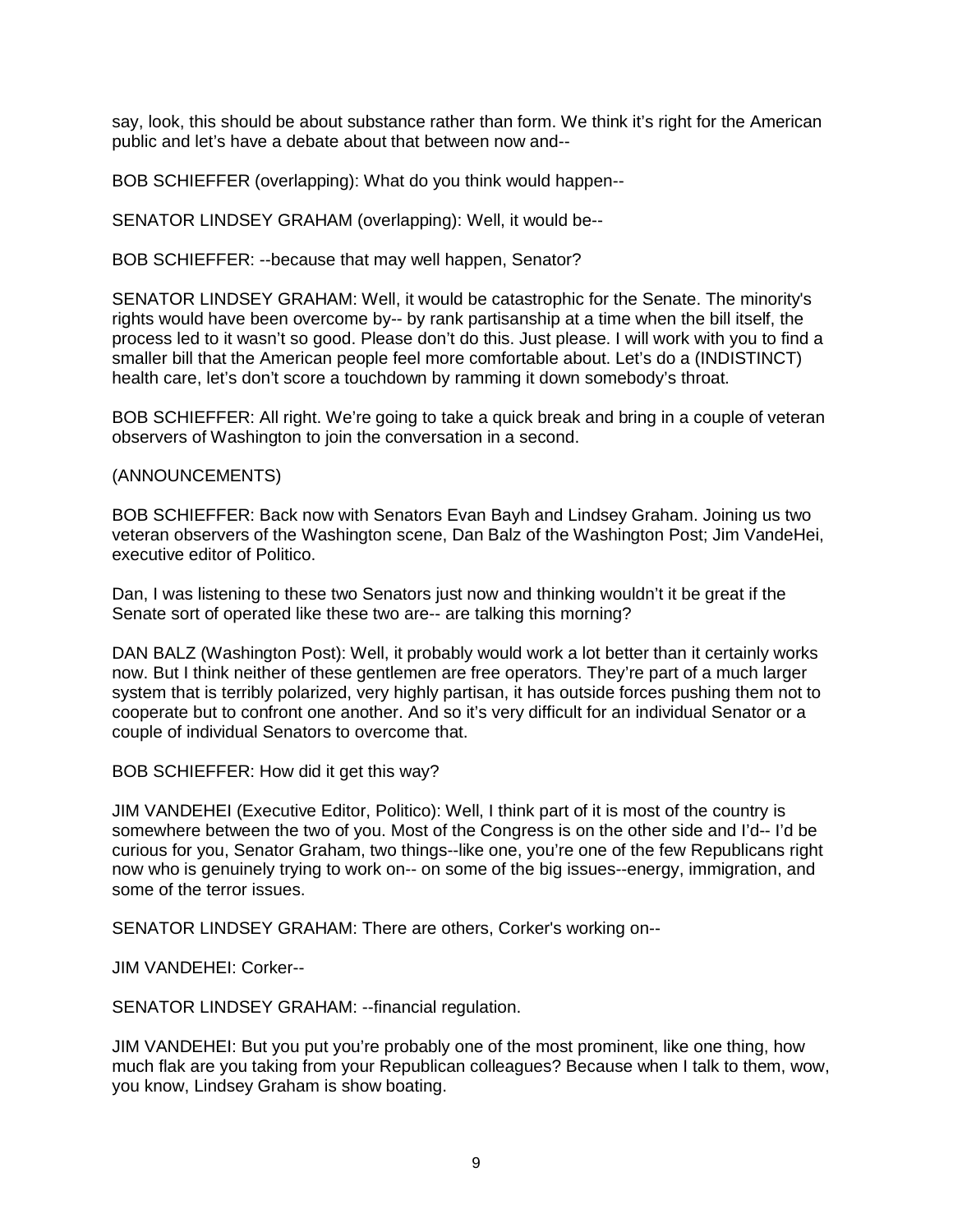## (SENATOR LINDSEY GRAHAM laughing)

JIM VANDEHEI: Lindsey Graham is just trying to raise his profile. How much flak do you take and what happened to John McCain who used to be like Lindsey Graham? Now he's almost indistinguishable from Mitch McConnell.

SENATOR LINDSEY GRAHAM: Well, John McCain is the most prominent Republican in the country and any time he speaks people listen and he's taking the role of basically defending against the excesses of the Obama administration on the stimulus, on health care, and other things. What I've tried to do is just continue to be me the best I can. I can throw elbows with the best of them but when it comes to the war, young men and women are serving overseas. We're letting them down when we fight about detainee policy and make it irrational when it should be rational. When it comes to energy and climate, we have got a great chance to do a deal to create jobs. I'm just going to keep being me. I get a lot of flak. The idea of closing Gitmo upsets lot of people in our side but I'm convinced that it is the best thing for the country.

SENATOR EVAN BAYH (overlapping): Senator.

BOB SCHIEFFER: Go ahead, Senator.

SENATOR EVAN BAYH: Well, I think, Jim mentioned the most important thing at the beginning when you said there're-- most of the people in the country are somewhere between, you know, Lindsey and myself, what needs to happen here ultimately is those people who really care about practical progress, who aren't strident ideologues and partisans need to stand up. And if people are behaving out here in ways that are excessively pa1rtisan or ideological they need to make a change so that the folks who are in these kinds of ads aren't the only ones driving this debate.

JIM VANDEHEI: The system doesn't produce those type of politicians in the most cases because in the House where I got to know you in the mid 1990s. The way the redistricting process works you essentially guarantee yourself that you're going to get a bunch of ideologues who are not representative of the country. They're representative of the-- the extremes of both parties. And because of the unattractiveness sometimes of-- of this Senate to governors and other folks there's more and more House members, Senator. So it seems the Senate seat has gotten more--

SENATOR EVAN BAYH: The-- the gerry-- the gerrymandering has really destroyed the House. There's what fifty seats, sixty seats at most are competitive in the general election. What's done this to the Senate many things but among them are the campaign finance rules where you have this perpetual campaign. And you're raising money all the time. And so that's one of the things. And-- and we got to look at-- and it's about-- about to get worse because of the Supreme Court decision. You can look at what's hap-- happening to Blanche Lincoln in Arkansas is sort of the first step in the Senate being pulled to the far left and the far right.

BOB SCHIEFFER: Well, let me just ask Dan Balz this question. Do you think that part of this is- is simply because the President asked the country to maybe digest more than it could digest at one point? Did he ask for too much in a short time?

DAN BALZ: Well, I think in retrospect he probably did. And I-- and certainly the health care battle has been a traumatic political event for the Congress and for the entire country. Were it not for that, we might be talking about a somewhat more collegial--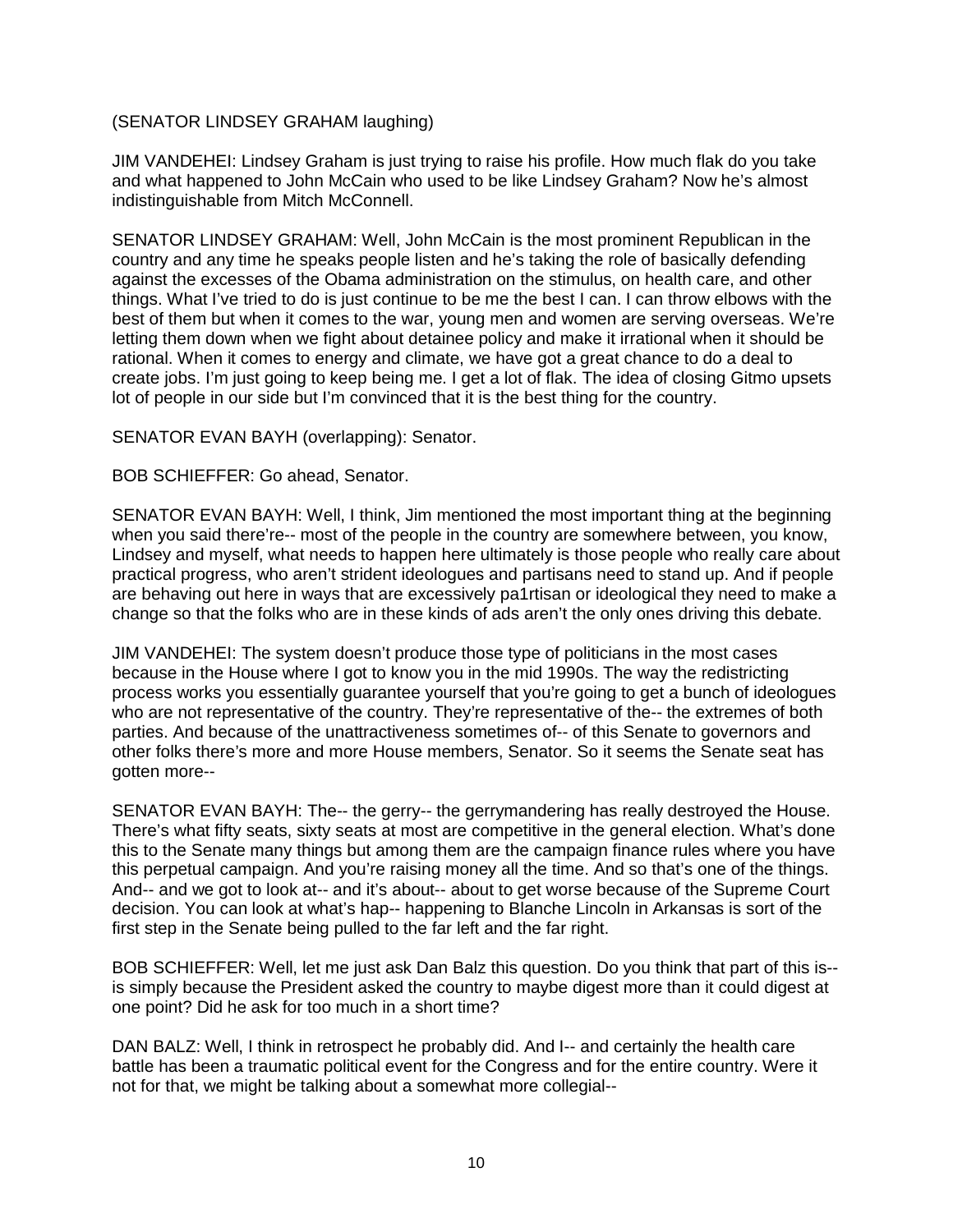BOB SCHIEFFER: Mm-Hm.

DAN BALZ: --set of di-- discussions and negotiations on Capitol Hill than we're seeing. But we- one of the realities is that since 1994, every election has been about whether control of one chamber or the other might happen. And when you are-- when you are trying to legislate in that environment, the political forces and the political calculations take precedence over substantive discussions.

BOB SCHIEFFER: Does all of this go back to the money? I mean do people have to raise so much money to get here that they have to sign off with so many interest groups before they come to Washington, Senator Graham, that they can't compromise once they're here?

SENATOR LINDSEY GRAHAM: A lot of it is sort of give away your political soul to get here. You sign pledge after pledge to get the PAC funding. The next thing you know the issues up here that you signed a pledge on and there's a middle ground and people raise holy hell. But the worst is yet to come as Evan said with the Supreme Court case. But let's just remember this, was Ted Kennedy moderate? No. Was he effective? Yes. Was Strom Thurmond moderate? No. Was he effective? Yes. Joe Biden spoke at Senator Thurmond's funeral. I worked with Ted Kennedy on one or two things that mattered for the country like immigration. You can be very liberal, you can be very conservative but you also can be very effective. That's what we're losing up here--the willingness to be effective.

BOB SCHIEFFER: I will give you the last word, Senator Bayh.

SENATOR EVAN BAYH: Well, we're living in a time, Bob, where we have great challenges facing our country and many of them are-- are external. The economic challenges, the-- the debt that is accumulating is unsustainable, our energy challenges that Lindsey is attempting to work on, all the wealth we're shifting abroad. Our political process is stuck at a time when we need to be moving. And that is to the great peril of our country. And that's why let's start with the lunches. Let's look at fundraising reform possibly adjusting the filibuster some of these things that will allow us to act in pragmatic ways. It's manifestly in the best interest of the country.

BOB SCHIEFFER: Did you think it can change, Senator Graham?

SENATOR LINDSEY GRAHAM: Absolutely. I'm an American. There's nothing we can't do together. And if we don't work together, there's nothing we're going to do.

BOB SCHIEFFER: Thank you to all. I have very interesting discussion. I'll be back in a moment with some final thoughts.

## (ANNOUNCEMENTS)

BOB SCHIEFFER: Finally today, it happens now with increasing frequency. A person with a twisted mind and a complaint against the government goes to a government building and tries to kill the people. Last week it was a shooting at the door of the Pentagon. Two weeks before it was a man who crashed his plane into a Texas IRS headquarters. Any society will always include a small number of the deranged who pose a danger to the rest of us. But here is the difference. In this age of the internet such people can now find one another. Talk to one another and no matter how twisted their view, find those who agree and sympathize with them. As it was last week at the Pentagon, last month in Austin and last year at the Holocaust Museum and